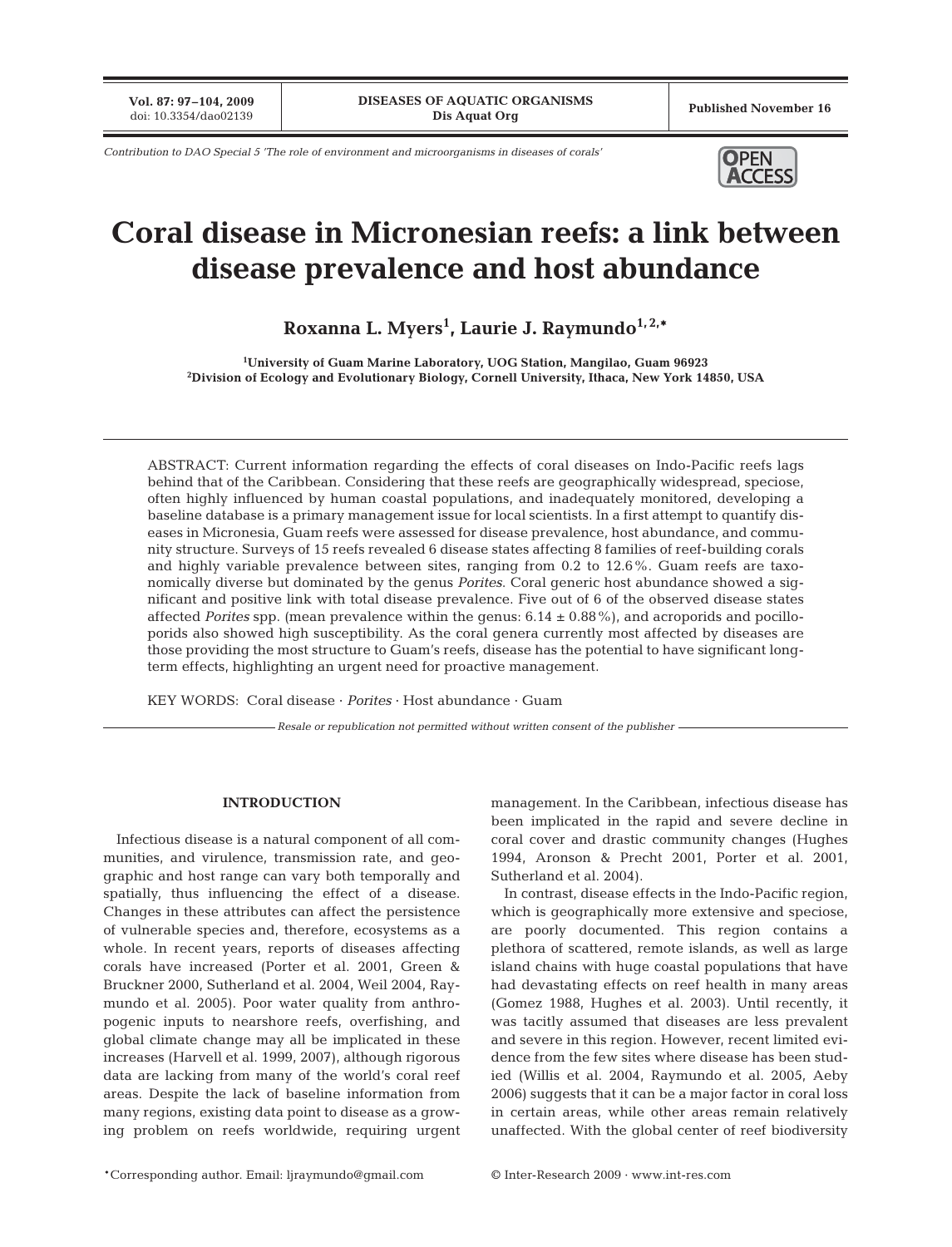located in this region, filling in this knowledge gap is of utmost importance.

Coral disease has been unexamined in the central Pacific until recently. On the island of Guam (13° 28' N, 144° 47' E), Cheney (1975) provided the first physical description of coral tumors affecting the genus *Acropora,* but virtually no progress has been made since that initial effort. With the increasing awareness of the impacts disease is having on coral reefs world-wide, quantifying the current status of diseases present on Guam reefs was considered a management priority for local scientists (Porter et al. 2005). In addition, Guam reefs are currently exposed to a multitude of anthropogenic effects while simultaneously serving as an important economic resource via tourism. The proposed expansion of the military presence in Guam is expected to increase the population by at least 20 000 over the next 5 yr, and managers are deeply concerned over the impacts this increase will have on nearshore ecosystems. In light of this, the aim of this study was to quantify (1) benthic composition within reef communities (2) coral disease prevalence; and (3) sources and prevalence of other signs of compromised health affecting corals on these reefs. These data have served to establish a



Fig. 1. Guam, showing survey sites (grey dots) and long-term monitoring sites (grey dots with crosses). Numbers in parentheses indicate mean total disease prevalence for each site  $(n = 3$  transects site<sup>-1</sup>)

baseline view of the status of Guam reefs for future reference, identify issues for targeted research and management efforts, and locate areas for long-term monitoring.

# **MATERIALS AND METHODS**

To establish a baseline disease prevalence level and assess the degree of variability in prevalence between sites around Guam, sites were chosen based on a variety of factors that included Marine Protected Area (MPA) status, popularity as a tourist dive destination, reported disease outbreaks, suspected elevated nutrient and/or sediment load, and variability in coral abundance. To date, 15 reefs have been surveyed for benthic composition, coral generic richness, coral disease prevalence, bleaching, predation, and other signs of compromised health such as competitive overgrowths and physical damage (Fig. 1). Field assessment of disease signs and compromised health states followed descriptions in Raymundo et al. (2008). Although coral cover varied considerably between reefs, surveys were generally concentrated in areas of highest coral cover at each site, either the reef flat or nearshore reef slope, so as to maximize the size of the coral population sampled.

Sites were surveyed using three  $20 \times 2$  m belt transects at each location, generally laid parallel to the shoreline, spaced 10 to 20 m apart. Multiple randomized rarefaction curves were plotted per site to verify that this sample area  $(120 \text{ m}^2)$  was sufficient to quantify hard coral generic diversity within our sites. Surveyed depths ranged from 1 to 12 m, depending on the degree of slope. Each transect was read using the Line Intercept method (English et al. 1997) to characterize benthic composition, and all coral colonies were counted and identified to genus within the 2 m belt. Colonies on the belt margin were counted only when 50% or more of the colony lay within the belt. Assessments were made underwater using a Bausch & Lomb magnifying lens, except for rare cases when verification required sampling a small portion of the tissue and skeleton to be examined in the laboratory under a dissecting microscope. For consistency in field diagnoses between 2 observers, field assessment of disease and compromised health signs were discussed prior to initiating surveys, and photo documentation during surveys provided additional information if diagnoses were questionable.

Disease prevalence, generic abundance, and benthic composition data were tested to meet the assumptions of normality (Kolmogorov's test) and homoscedasticity (Levene's test) in DataDesk 6.0 (Velleman 1988). For these data, a 1-way analysis of variance (ANOVA) was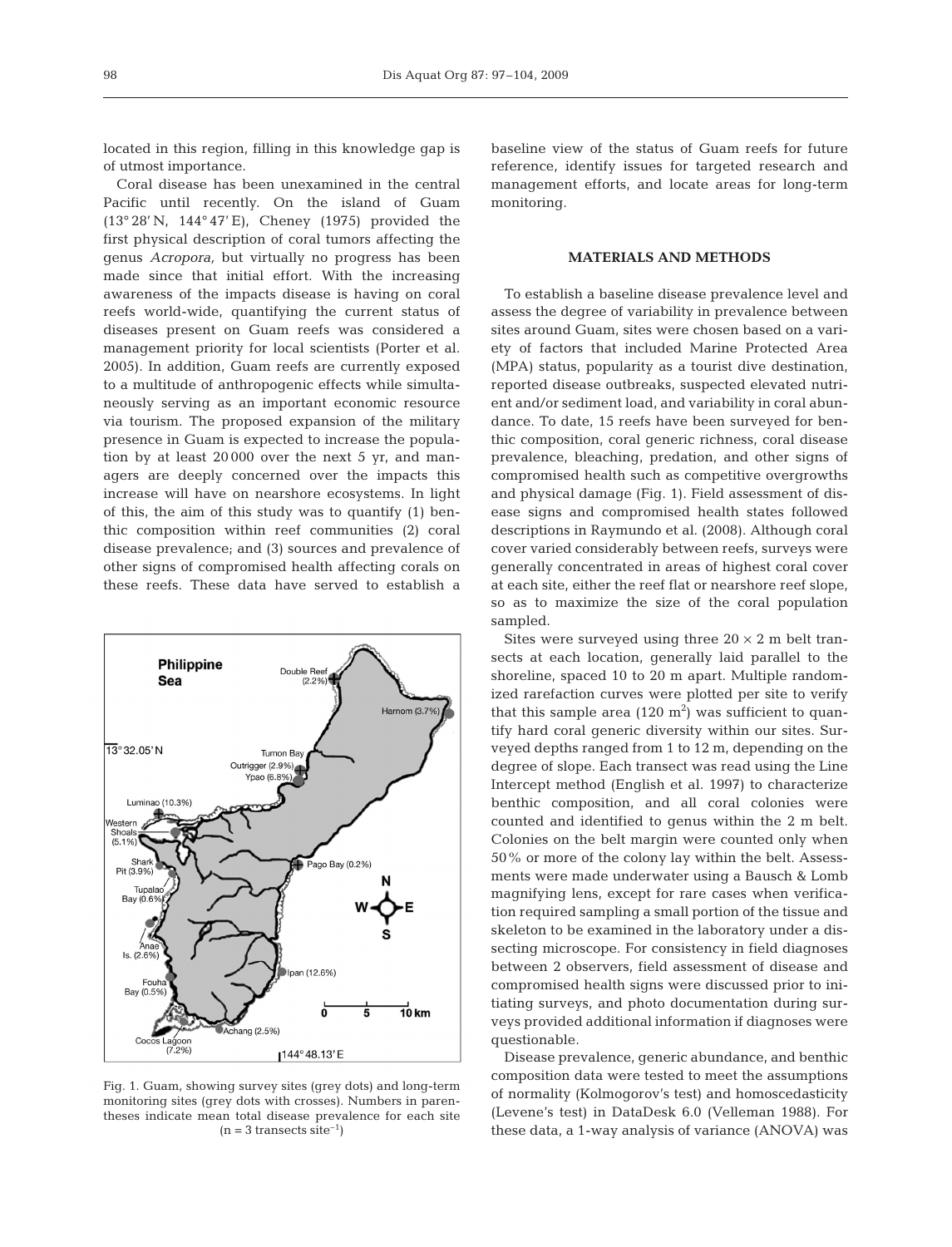used to compare disease prevalence, generic abundance, and live coral cover between sites. Linear regression was used to examine a relationship between the abundance of coral host genera and disease prevalence. A step-wise multiple regression was used to test for drivers of variability in total disease prevalence between sites. Factors tested were colony abundance of the 3 most common genera (*Porites, Acropora, Pocillopora*), transect depth, proximity to a river mouth (as a proxy for total anthropogenic inputs), geographic position on the island (i.e. north versus south coast and east versus west coast, reflecting the position of rivers and seasonal wave and wind influences; Fig. 1), and mean percent live hard coral cover.

#### **RESULTS**

#### **Coral disease**

Six disease states were documented from the 15 surveyed sites (Fig. 2): (1) white syndrome, (2) ulcerative white spot disease, (3) black band disease, (4) brown band disease, (5) skeletal eroding band (SEB), and (6) growth anomalies. Coral disease was found at all sites surveyed and varied significantly between sites, ranging from a high of  $12.6 \pm 1.5\%$  to a low of  $0.2 \pm 0.03\%$  $(1$ -way ANOVA:  $F_s = 3.731$ ,  $p < 0.01$ , df = 42; Fig. 1). Two sites (Ipan and Luminao reef flats) exhibited disease prevalence >10%, while 3 sites (Pago, Tupalao, and Fouha Bays) showed prevalence <1%.

Disease also affected families differentially; *Porites* showed both the highest abundance and total disease prevalence, while faviids and acroporids were similarly abundant, although disease prevalence was much higher among acroporids (Fig. 3). Pocilloporids and agariciids (*Pavona* spp.) comprised roughly 7% and 4%, respectively, of most coral communities, but diseases affected pocilloporids more frequently than agariciids (Fig. 3). However, overall, disease prevalence correlated strongly and positively with taxon abundance ( $R^2 = 0.689$ ;  $p = 0.0001$ ; Fig. 4). Further, the combined abundance of Poritidae, Pocilloporidae, and Acroporidae explained 36% of the variation in disease prevalence between sites ( $R^2_{adj}$  = 0.363; acroporid abundance:  $p = 0.02$ ; pocilloporid abundance:  $p = 0.01$ ; poritid abundance:  $p = 0.12$ ). None of the other factors we tested in our multiple regression improved the overall fit of the model. This suggests that there are other factors that we were unable to address in our baseline surveys that contributed to the variation in between-site disease prevalence.

White syndrome was the most prevalent disease (8.9% mean prevalence; range 0 to 26.3%), was found on 14 out of 15 of the reefs surveyed, and affected 8 genera from 5 families (Fig. 3). Ulcerative white spots were found only on the genus *Porites* on Guam, but was the second most prevalent disease (2.8% mean prevalence; range: 0 to 17.4%) and was also found on 14 out of 15 surveyed reefs. Brown band disease affected only thicket-forming *Acropora* in the 2 reefs with high *Acropora* spp. abundance (Tumon Bay and Luminao reef; mean prevalence: 1.0%; range: 0 to 9.1%). SEB occurred primarily in diffuse patches of bare skeleton, rather than in a discrete band, and was often found as a secondary infection on white syndrome-affected patches or on predation scars. This disease was highly prevalent at only 1 site, Shark Pit, where it affected numerous *Millepora* colonies that were also displaying signs of white syndrome (SEB prevalence on this reef: 11.3%, representing the highest value; mean prevalence: 1.2%). Black band disease was the rarest of those recorded (0.2% mean prevalence; range 0 to 2.7%) and was limited to 3 reefs. Subsequent observations on monitored sites indicate that it is normally rare, affecting only 1 or 2 colonies of a single species per reef (L. Raymundo pers. obs). However, at Harnom (prevalence: 2.7%), black band was observed on numerous encrusting *Montipora* colonies. At Luminao, the disease is common on *Goniopora fruticosa* during the warm season (mean temperature: 30 to 32°C; February to August) and is rare to absent during the cooler months (mean temperature: 27 to 29°C; September to January; L. Raymundo unpubl. data).

# **Benthic community structure and sources of compromised health**

Surveyed sites included lagoon areas, reef flats, patch reefs, reef crests, and fore-reefs. As Guam lies within the typhoon belt, benthic topographic relief was low at most sites, coral species assemblages did not include finely branching or foliose morphologies, and substrates were dominated by pavement with turf algae, reflecting an influence of high wave energy (Fig. 5). The amount of live coral varied significantly by site, with Western Shoals reef crest having the highest percent cover  $(72.5 \pm 4.0\%)$  and the Achang MPA reef flat with the lowest  $(3.5 \pm 0.2\%; 1\text{-way ANOVA})$ :  $F_s = 16.6316$ ,  $p < 0.001$ , df = 41; Fig. 5). The coral communities were represented by 12 major families, dominated by Poritidae (49.8% of total live coral cover), Acroporidae (18.0%), and Faviidae (14.9%). All other families generally composed a small fraction of coral cover.

Other site-specific conditions influencing coral health included overgrowth by the coral-killing sponge *Terpios* sp. (Plucer-Rosario 1987), predation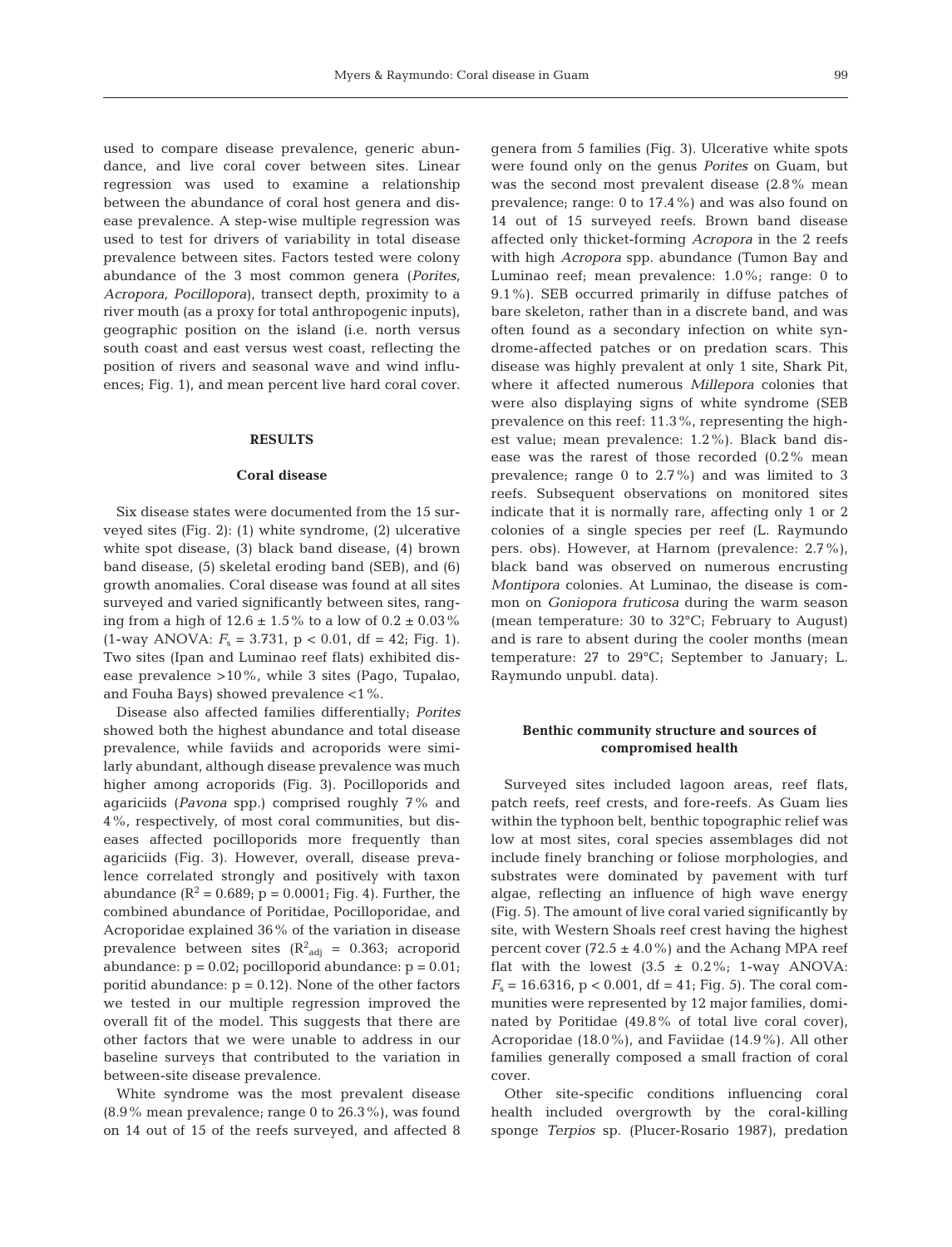

Fig. 2. Six disease states observed affecting Guam corals: (A) white syndrome, (B) ulcerative white spot disease, (C) black band disease, (D) brown band disease, (E) skeletal eroding band, (F) growth anomaly

from crown-of-thorns sea star *Acanthaster planci*, gastropods (*Drupella* spp., *Coralliophila violacea*), and corallivorous fish, patchy bleaching of unknown cause, tissue loss from macroalgal competition (e.g. *Sargassum, Corallophila huysmansii;* Jompa & McCook 2003), and silt abrasion and smothering. These influences varied greatly between reefs. Fouha and Ipan

reefs, for example, were visibly affected by silt, as they are adjacent to river mouths. *Acanthaster* outbreaks were ongoing on the reefs of Double Reef and Cocos Lagoon, as shown in the larger percentages of dead standing coral (Fig. 5), and Pago Bay and Anae Island were affected by an *Acanthaster* outbreak after our surveys were completed. Western Shoals, Achang, and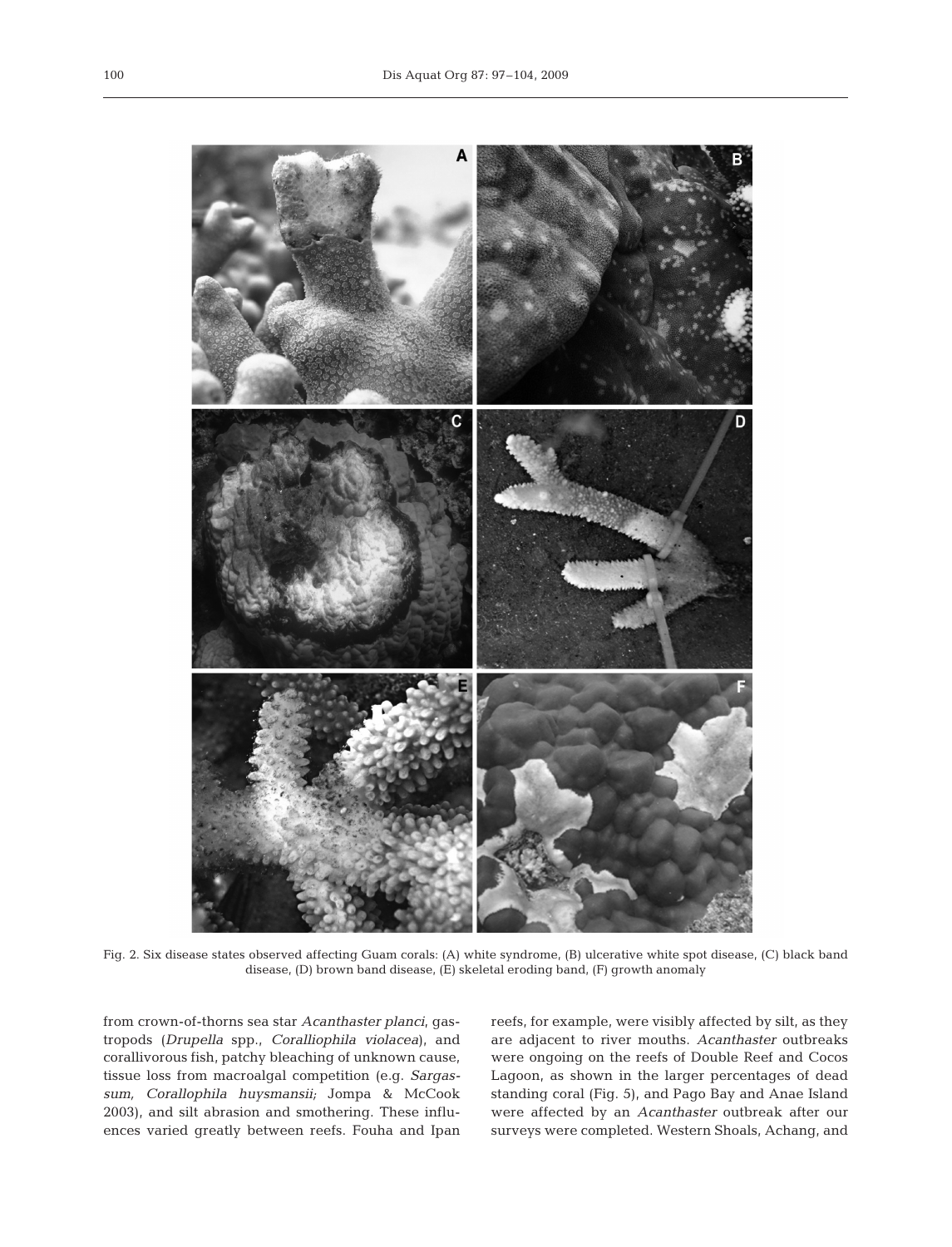

Fig. 3. Mean (± SE) abundance of the major hard coral families plotted against disease prevalence, with total prevalence subdivided into the  $6$  observed diseases ( $n = 15$  sites surveyed)

Shark Pit were affected by seasonal blooms of the brown fleshy macroalga *Padina* sp. (Fig. 5), and *Terpios* sp. was abundant on the dominant coral *Porites rus* along all of our transects at Double Reef.

### **DISCUSSION**

At present, almost nothing is known regarding disease impacts in the Central Pacific. The present study reports baseline levels of coral disease for Guam, which is the southernmost island in the Northern Mar-



Fig. 4. Linear relationship between abundance of coral taxa, expressed as percent of total live coral cover, and mean (±SE) total disease prevalence per genus for 15 sites. Only the 7 most abundant taxa are labeled

ianas island chain. Although these surveys were initiated long after Guam reefs showed signs of influences from anthropogenic activities, these data can still serve as an important point of reference for future reef work and a first look at disease effects in a poorly studied region.

Six diseases were identified on Guam, all of which have been documented from other sites within the Indo-Pacific (Willis et al. 2004, Raymundo et al. 2005, Aeby 2006, Kaczmarsky 2006). Our observations of ulcerative white spots on Guam reefs extend the documented geographic range of this disease eastward from the Philippines (Raymundo et al. 2003). Black band and skeletal growth anomalies have both been reported globally, whereas brown band is known only to the Indo-Pacific and chiefly from the Great Barrier Reef (Willis et al. 2004). Recently, a folliculinid ciliate similar to that causing SEB has been found in Caribbean corals (Croquer et al. 2006), suggesting that this disease may also be circumglobal in range. White syndrome is currently hypothesized to be more than 1 disease, and at present, it is not characterized as extensively as the 'white diseases' of the Caribbean (white band types I and II, white plague, white patch; Antonius 1981, Ritchie & Smith 1998, Patterson et al. 2002, Rogers et al. 2005). It is therefore not known whether any of these Caribbean white diseases may, in fact, be circumglobal in extent. Work is currently underway to characterize this potential suite of diseases. Limited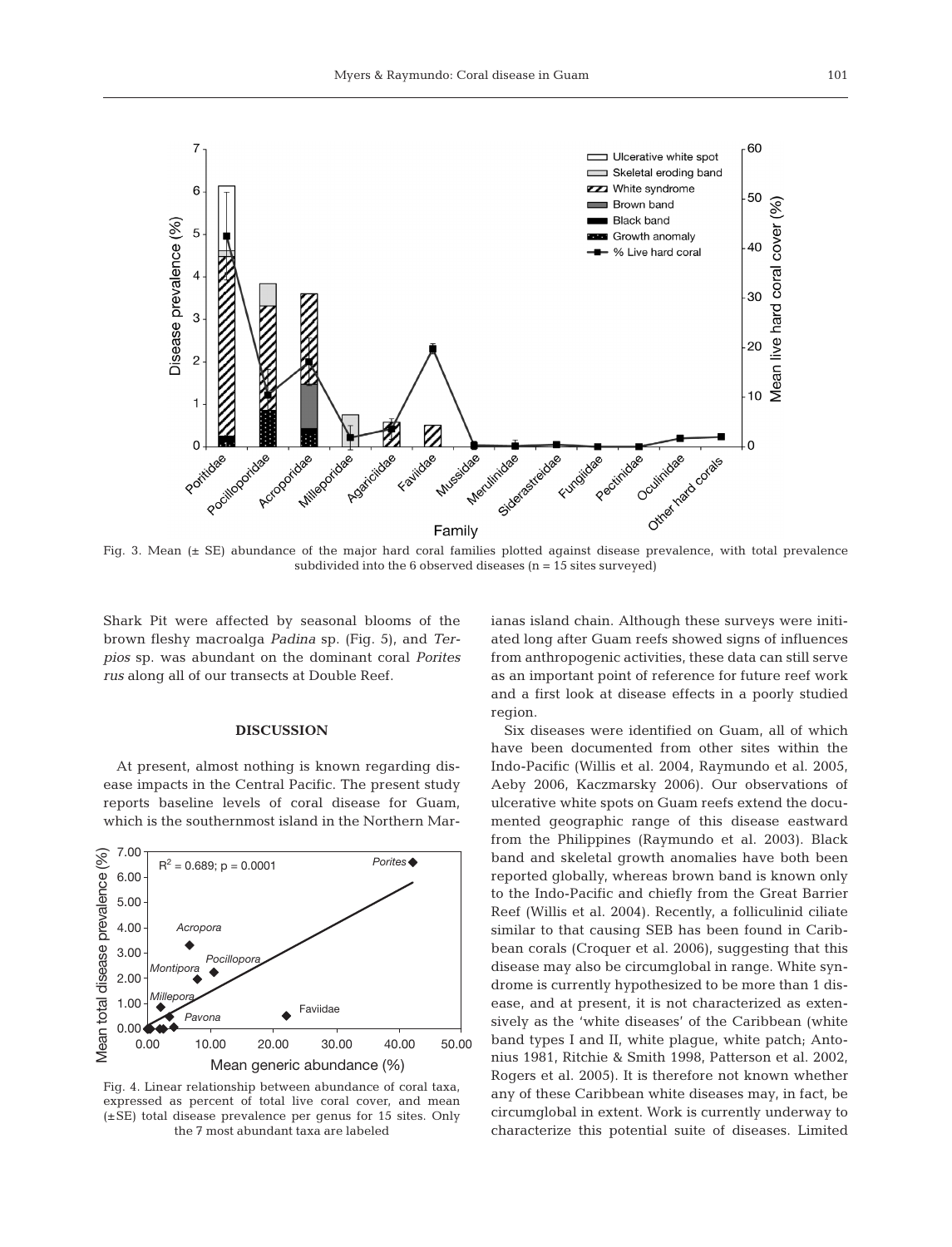

Fig. 5. Relative contribution of major benthic categories of surveyed reefs (n = 15) around Guam (n = 2 to 3 transects site<sup>-1</sup>)

evidence suggests differences in pattern and rate of tissue loss and spread of the disease within colonies between *Porites* and *Acropora*, and investigation is also underway to establish a causative agent (P. Lozada pers. comm.)

Despite the limited spatial extent of Guam's coastal reef area (108  $\rm km^2$ ; Burdick 2005) and the similarity in coral assemblage species composition across sites, our surveyed reefs varied greatly in disease prevalence. When we tested various factors that we predicted might influence an overall pattern, we found a link with host abundance, i.e. the most common corals were the most affected by disease. However, host density only explained 36% of between-site variability. Other factors, such as depth, overall coral cover, and proximity to anthropogenic inputs via rivers, did not appear to explain the overall pattern. Our surveys did reveal a number of site-specific sources of stress that may be influencing disease patterns on a local basis. Fouha Bay, for instance, showed a chronic high silt load from land-based erosion carried into the bay by Fouha River. Disease prevalence was low, but mortality and tissue loss due to silt smothering was high and may have masked disease signs. Ipan reef flat, where disease prevalence was the highest, receives discharge from the Togcha River that bisects the flat. The river contains untreated sewage from a nearby housing project and thus, elevated nutrient and bacterial loads. Tumon Bay is the site of concentrated coastal development and recreational activities, and physical

damage to corals and nutrient loads are higher here than at other sites. In addition, 2 sites, Harnom and Luminao, had black band disease affecting multiple colonies of a single species even with other known host species present. Outbreaks corresponding to the warm season were consistent with findings of Bruno et al. (2007) and Sato et al. (2009). Considering the diversity of factors influencing various reefs along Guam's coastline, an attempt to determine the drivers of disease prevalence patterns on Guam would necessitate examining each of these types of impacts separately, within replicated sites and quantifying the effects they are having on both water quality and coral health.

Several studies have confirmed a link between host density and infectious disease prevalence (Lafferty 2004, Gerber et al. 2005, Selig et al. 2006, Bruno et al. 2007). Therefore, in Guam and other parts of the Indo-Pacific, *Acropora* and *Porites* would be predicted to be affected more heavily than other species, based on their abundance alone. Significantly, most dominant coral genera appear susceptible to multiple diseases; this reflects a broad host range of several of the diseases currently under study. *Porites* is both a dominant reef component and a major disease host in Guam, a pattern consistent with findings from other regions (Philippines: Raymundo et al. 2005, Kaczmarsky 2006; Hawaii: Aeby 2006). *Acropora* is the major reef builder and a dominant disease host of the Great Barrier Reef, Australia (Willis et al. 2004, Selig et al. 2006). Therefore, the capacity for disease to act as a major structur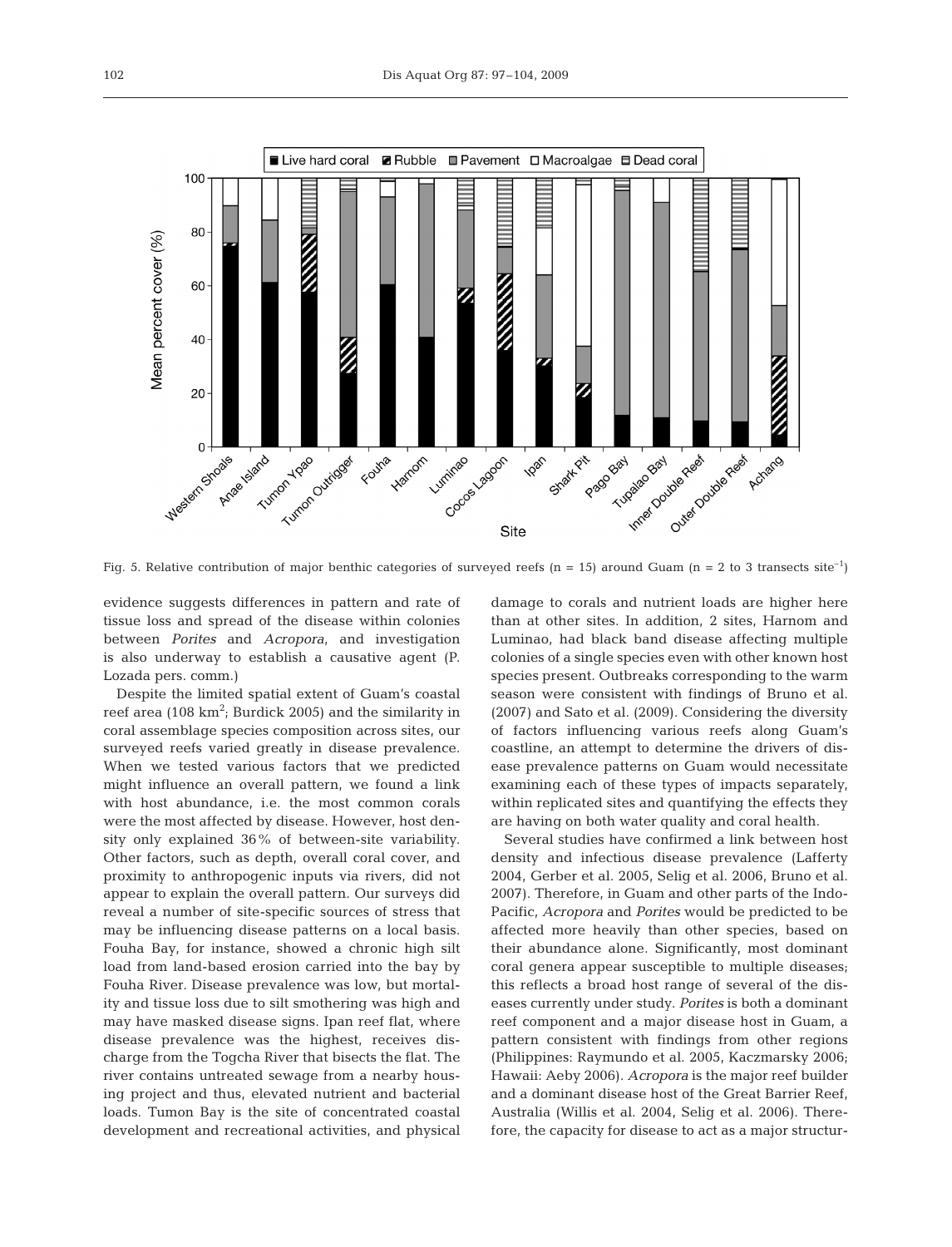ing force in reef communities is great, but this relationship can also be used to guide management efforts and identify potential disease hotspots. Indeed, major changes in Caribbean coral communities at least partly attributable to disease-induced mortality (Aronson & Precht 1997, Aronson 2002, Weil 2004) have resulted in focused efforts to protect *A. palmata* and *A. cervicornis,* which were placed on the Critically Endangered Species List in 2006 (IUCN 2009).

Current levels of disease indicate that some of Guam's reefs are already at risk of community structural changes linked with chronic high disease prevalence. Initial results of long-term monitoring have shown that disease prevalence at Luminao remains high, though with seasonal fluctuations (L. Raymundo unpubl. data). Given the predicted increase in population and the accompanying development, Guam's coastal water quality is likely to be increasingly impacted, and the baseline information provided by this initial study will be useful in quantifying responses to these changes.

Limited data from 2 sites (Harnom and Luminao) suggest that black band disease displays seasonal changes in prevalence, affecting multiple colonies within a single species even when other known host species are present, and undergoing periodic outbreaks. This link with temperature has recently been verified by Bruno et al. (2007) and Sato et al. (2009) and has been incorporated into the current monitoring program on Guam reefs.

*Acknowledgements.* We acknowledge the field assistance of P. Rojas Jr. and P. Lozada and logistical support from J. Miller, C. Bassler, and J. Cummings. Funding support was provided by the Guam Coral Reef Initiative and the World Bank-Global Environment Facility Coral Reef Targeted Research Program. We thank 2 anonymous reviewers for their comments, which greatly improved the paper. This paper is Publication No. 625 of the University of Guam Marine Laboratory.

## LITERATURE CITED

- Aeby GS (2006) Baseline levels of coral disease in the Northwestern Hawaiian Islands. Atoll Res Bull 543: 471–488
- Antonius A (1981) The 'band' diseases in coral reefs. Proc 4th Int Coral Reef Symposium, Manila, p 7–14
- Aronson R (2002) Endangered acroporid corals of the Caribbean. Coral Reefs 21:41–42
- Aronson RB, Precht WF (1997) Stasis, biological disturbance, and community structure of a Holocene coral reef. Paleobiology 23:326–346
- ▶ Aronson RB, Precht WF (2001) White-band disease and the changing face of Caribbean coral reefs. Hydrobiologia 460:25–38
	- Bruno J, Selig E, Casey K, Page C and others (2007) Thermal stress and coral cover as drivers of coral disease outbreaks. PLoS Biol 5:e124
- Burdick D (2005) Guam coastal atlas. US Dept Interior, Natl Ocean Atmos Admin, Washington, DC
- Cheney DP (1975) Hard tissue tumors of scleractinian corals. Adv Exp Med Biol 64:77–87 ➤
- ► Cróquer A, Bastidas C, Lipscomb D (2006) Folliculinid ciliates: a new threat to Caribbean corals? Dis Aquat Org 69:75–78
	- English S, Wilkinson C, Baker V (1997) Survey manual for tropical marine resources, 2nd edn. Australian Institute of Marine Science, Townsville
- ► Gerber LR, McCallum HI, Lafferty KD, Sabo JL, Dobson A (2005) Exposing extinction risk analysis to pathogens: Is disease just another form of density dependence? Ecol Appl 15:1402–1414
	- Gomez ED (1988) Overview of environmental problems in the East Asian Seas region. Ambio 17:166–169
- ► Green E, Bruckner A (2000) The significance of coral disease epizootiology for coral reef conservation. Biol Conserv 96:347–361
- ► Harvell CD, Kim K, Burkholder J, Colwell R and others (1999) Emerging marine diseases — climate links and anthropogenic factors. Science 285:1505–1510
	- Harvell C, Jordan-Dahlgren E, Merkel S, Rosenberg E and others (2007) Coral disease, environmental drivers, and the balance between coral and microbial associates. Oceanography 20:172–195
- ► Hughes TP (1994) Catastrophes, phase shifts and large-scale degradation of a Caribbean coral reef. Science 265: 1547–1551
- ▶ Hughes TP, Baird AH, Bellwood DR, Card M and others (2003) Climate change, human impacts, and the resilience of coral reefs. Science 301:929–933
	- IUCN (International Union for Conservation of Nature) (2009) IUCN Red List of Threatened Species. Version 2009.1. Available at: www.iucnredlist.org/
- ► Jompa J, McCook LJ (2003) Coral–algal competition: macroalgae with different properties have different effects on corals. Mar Ecol Prog Ser 258:87–95
- ► Kaczmarsky LT (2006) Coral disease dynamics in the central Philippines. Dis Aquat Org 69:9–21
- ► Lafferty KD (2004) Fishing for lobsters indirectly increases epidemics in sea urchins. Ecol Appl 14:1566–1573
- ▶ Patterson KL, Porter JW, Ritchie KB, Polson SW and others (2002) The etiology of white pox, a lethal disease of the Caribbean elkhorn coral, *Acropora palmata.* Proc Natl Acad Sci USA 99:8725–8730
- ▶ Plucer-Rosario G (1987) The effect of substratum on the growth of *Terpios,* an encrusting sponge which kills corals. Coral Reefs 5:197–200
- ► Porter J, Dustan P, Jaap W, Patterson K and others (2001) Patterns of spread of coral disease in the Florida Keys. Hydrobiologia 460:1–14
	- Porter V, Leberer T, Gawel M, Gutierrez J, Burdick D, Torres V, Lujan E (2005) The state of the coral reefs of Guam. In: Waddell J (ed) The state of coral reef ecosystems of the United States and Pacific Freely Associated States: 2005 NOAA Tech Memo NOS NCCOS 11. NOAA/NCCOS Center for Coastal Monitoring and Assessment's Biogeography Team, Silver Spring, MD, p 442–487
- Raymundo LJH, Harvell CD, Reynolds TL (2003) *Porites* ➤ ulcerative white spot disease: description, prevalence, and host range of a new coral disease affecting Indo-Pacific reefs. Dis Aquat Org 56:95–104
- ► Raymundo LJ, Rosell KB, Reboton CT, Kaczmarsky L (2005) Coral diseases on Philippine reefs: genus *Porites* is a dominant host. Dis Aquat Org 64:181–191
	- Raymundo L, Couch C, Harvell CD (eds) (2008) Coral